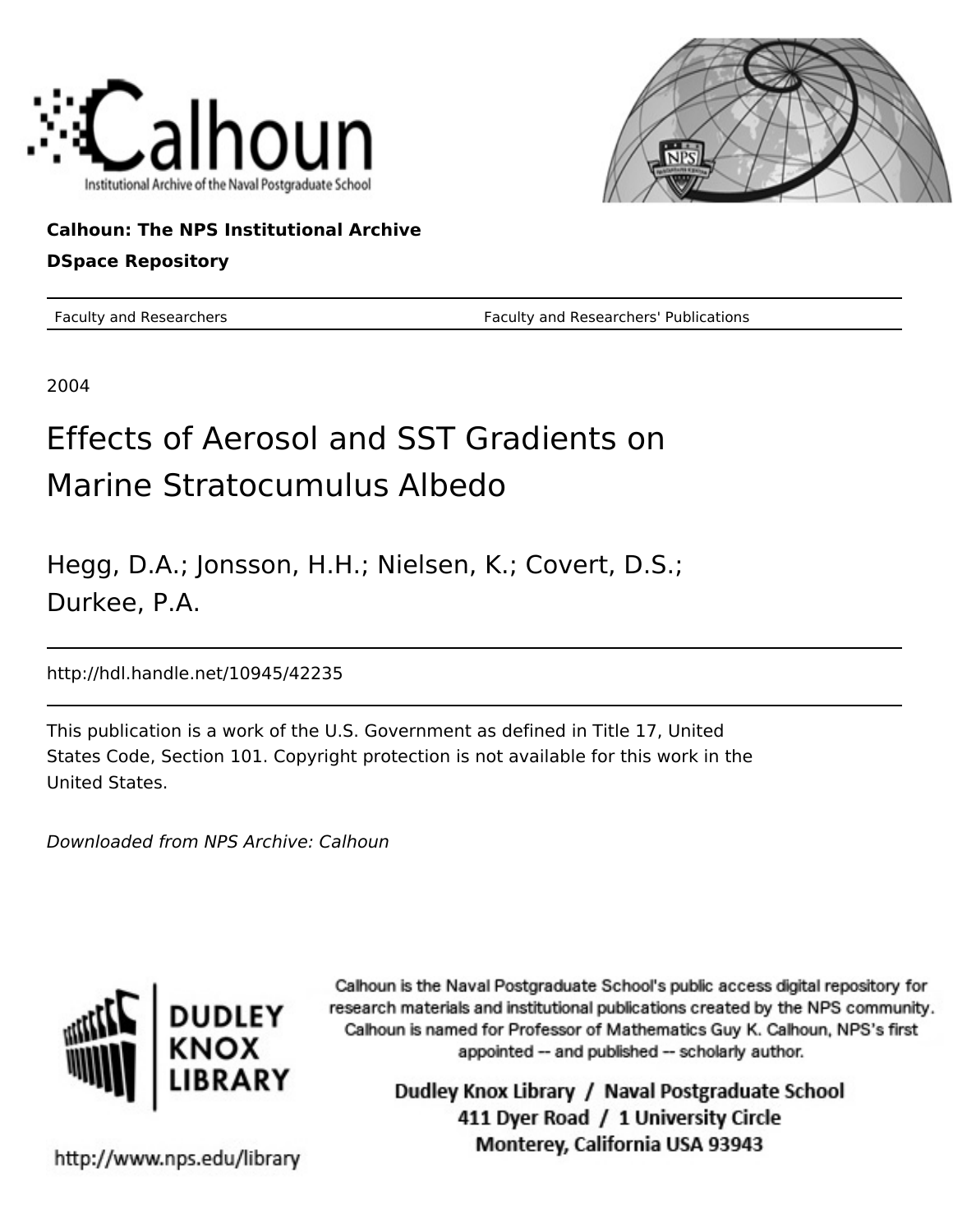### Effects of aerosol and SST gradients on marine stratocumulus albedo

D. A. Hegg,<sup>1</sup> P. A. Durkee,<sup>2</sup> H. H. Jonsson,<sup>2,3</sup> K. Nielsen,<sup>2</sup> and D. S. Covert<sup>1</sup>

Received 23 October 2003; revised 29 January 2004; accepted 23 February 2004; published 20 March 2004.

[1] Airborne data are reported on the effect of sea surface temperature and aerosol gradients on the albedo of marine stratocumulus clouds off the coast of central California. Both types of gradients, at the magnitudes and spatial scales observed, produce significant and comparable trends in the cloud albedo  $(\sim 15\%$  changes over 40 km). INDEX TERMS: 0305 Atmospheric Composition and Structure: Aerosols and particles (0345, 4801); 0320 Atmospheric Composition and Structure: Cloud physics and chemistry; 1610 Global Change: Atmosphere (0315, 0325). Citation: Hegg, D. A., P. A. Durkee, H. H. Jonsson, K. Nielsen, and D. S. Covert (2004), Effects of aerosol and SST gradients on marine stratocumulus albedo, Geophys. Res. Lett., 31, L06113, doi:10.1029/2003GL018909.

#### 1. Introduction

[2] The potential modulation of cloud albedo by anthropogenic aerosols has been a topic of substantial interest for many years now [cf., Twomey, 1977, 1991; Albrecht, 1989]. The nature of the dependence, i.e., its functional form, has suggested that the aerosols will have the greatest effect in marine air [*Twomey*, 1991] and, indeed, the most convincing evidence for aerosol modulation of cloud properties has been derived from the marine atmosphere, specifically, from the marine stratocumulus scenario [e.g., Taylor et al., 2000; Brenguier et al., 2000]. This is most prevalent in the eastern regions of the subtropical oceans and is thought to be an important component of the global radiation budget [Stevens et al., 2003]. However, it is important to remember that many variables other than aerosol properties markedly influence both the albedo and geographic extent (cloud fraction) of marine stratocumulus.

[3] One of the most important variables influencing the marine stratocumulus albedo and cloud fraction is the sea surface temperature (SST). Since the higher material fluxes of heat and water vapor caused by higher SSTs moisten the marine boundary layer (MBL) and produce higher temperatures and water vapor mixing ratios at cloud base, thicker and moister clouds result. Numerous studies, both theoretical and observational, support this [e.g., Wyant and Bretherton, 1992; Wyant et al., 1997; Pincus et al., 1997]. While much of this work has centered on the evolution of the stratocumulus topped MBL as it advects over SST gradients in a Lagrangian sense, it is clear that one would also expect to see Eulerian correlations of cloud albedo and

Copyright 2004 by the American Geophysical Union. 0094-8276/04/2003GL018909

SST arising from the same linkage. Similarly, one would expect to see gradients in cloud albedo associated with MBL aerosol gradients based on the work reported by Taylor et al. [2000] and Brenguier et al. [2000]. Nevertheless, little quantitative data are available. The question naturally arises as to the relative importance of SST and aerosol variability for otherwise identical meteorological conditions. Some of the work cited above suggests that the SST effect would be more pronounced [cf., Pincus et al., 1997] but nothing definitive is yet in hand. Furthermore, the absolute magnitudes of the gradient changes in SST and aerosol concentrations are quite different. A key issue is therefore simply how to compare the variability in SST and aerosol concentration. Our approach is to compare the effects of observed variability, irrespective of absolute magnitude, in either parameter in the same venue, assessing the influence of each parameter when the other is essentially constant. In this study, data gathered during a field program offshore of the mid-California coast is utilized to study the effectt of both SST and aerosol variability on the albedo of marine stratocumulus.

#### 2. Design of Study

#### 2.1. Venue

[4] The well-known area of frequent and extensive marine stratocumulus off the central to southern California coast is one of the three most intensive marine stratocumulus areas in the world [Norris, 1998]. Clouds in this area have been shown to be sensitive to albedo modification both by remote sensing studies [Platnick and Twomey, 1994] and by a number of in-situ observational studies conducted during the MAST experiment [cf., *Durkee et al.*, 2000]. It is also an area where both SST and aerosol gradients are common, the latter being associated with anthropogenic emissions from California and the former with upwelling of cold water along the California coast. It is thus an excellent location for assessing the effect of both SST and aerosol gradients on stratocumulus albedo. It is also favorable from a logistics standpoint since the Center for Interdisciplinary Remotely Piloted Aircraft Studies (CIRPAS) Twin Otter research aircraft, the main instrument platform for this study, is based at Marina, CA (on Monterey Bay just north of Monterey) and thus within easy flight range of the stratocumulus decks. Hence, this was the locale selected for the first field deployment of the Cloud-Aerosol Research in the Marine Atmosphere (CARMA) study. The overarching objective of this project is to quantify both the influence of aerosols on clouds in the marine boundary layer and the effect these clouds have on aerosols that are processed by them.

#### 2.2. Instrumentation

[5] All in-situ instrumentation utilized in this study was onboard the CIRPAS Twin Otter research aircraft. The

<sup>&</sup>lt;sup>1</sup>Department of Atmospheric Sciences, University of Washington, Seattle, Washington, USA. <sup>2</sup>

 $^{2}$ Department of Meteorology, Naval Postgraduate School, Monterey, California, USA.

<sup>&</sup>lt;sup>3</sup>Center for Interdisciplinary Remotely Piloted Aircraft Studies, Naval Postgraduate School, Monterey, California, USA.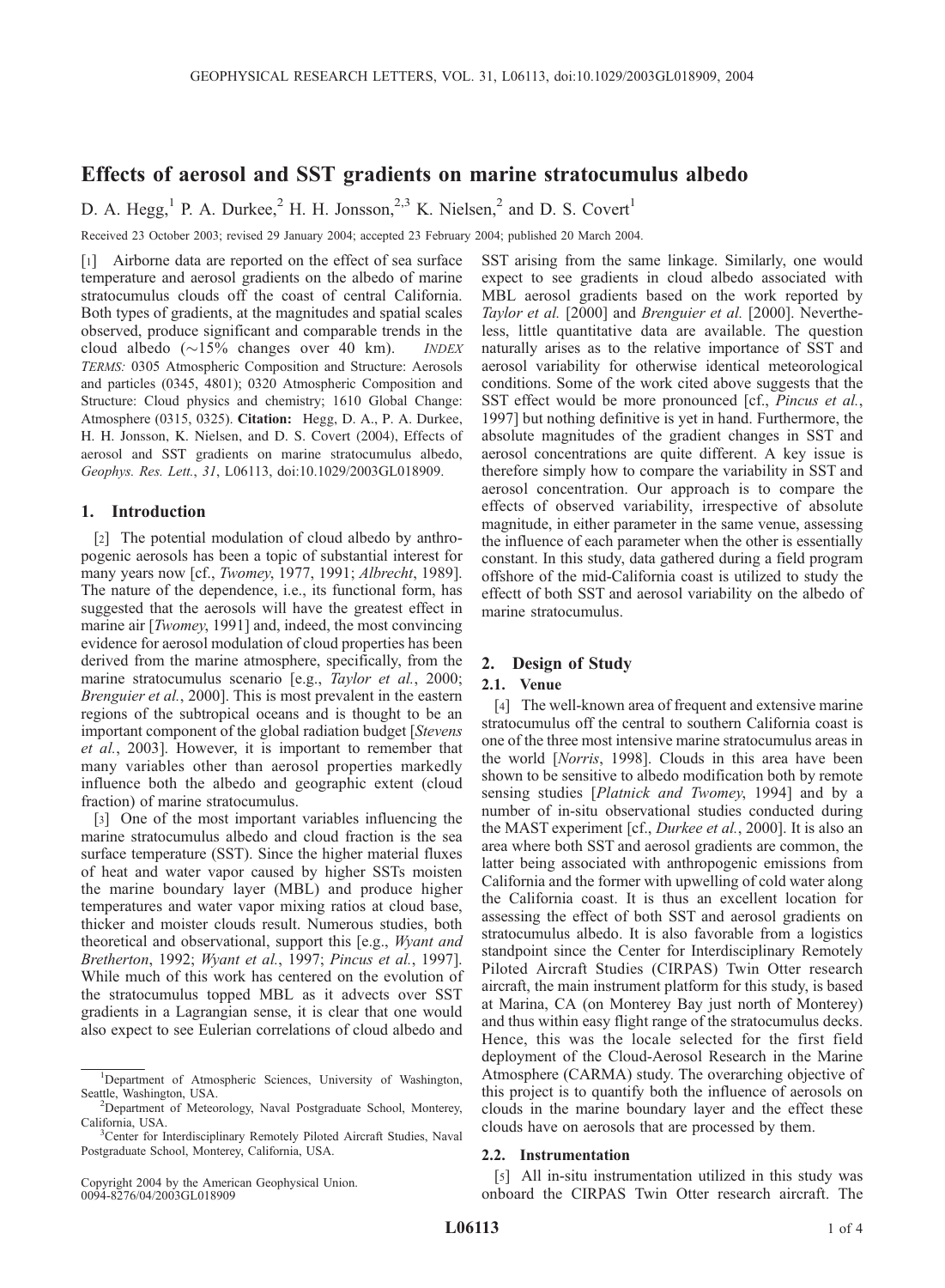| Flight date | Measurement<br>Time (UTC) | Location<br>(Latitude and Longitude)                | Mean Aerosol<br>Conc. $\text{cm}^{-3}$ | Mean<br>SST $(^{\circ}$ C) | $\Delta$ Albedo (%)<br>(Observed) | $\Delta$ Albedo (%)<br>(Modeled) |
|-------------|---------------------------|-----------------------------------------------------|----------------------------------------|----------------------------|-----------------------------------|----------------------------------|
| August 29th | 1914 – 1934               | $37.0^{\circ}$ N, $125.0^{\circ} - 124.3^{\circ}$ W | 256                                    | 14.0                       |                                   |                                  |
| August 30th | $2046 - 2124$             | $38.0^{\circ}$ N, $124.0^{\circ} - 123.3^{\circ}$ W | 153                                    | 12.4                       |                                   |                                  |
| August 31st | $1951 - 2130$             | $36.6^{\circ} - 36.4^{\circ}$ N, 124.2° – 124.8°W   | 353                                    | 15.7                       |                                   |                                  |

Table 1. Summary of the Twin Otter Flights With Sufficient Data to Evaluate the Effect of Gradients on Albedo

Note that local noon is 2000 UTC.

instrumentation on the aircraft, while variable according to mission, can be parsed from a number of publications [e.g., Hegg et al., 2002; Wang et al., 2004]. For this study, the key instruments are summarized as follows. For measurement of aerosols in the size range most relevant to cloud drop nucleation, and thus cloud microphysics, the PMS/DMT PCASP-100 (size range from 0.12 to 3.2  $\mu$ m diameter; 0.12 to 1.0  $\mu$ m utilized) was employed [cf., *Hegg and Jonsson*, 2000]. The cloud drop size distribution was measured by two instruments, the PMS/DMT Fssp-100 and the DMT CAPS probe (which measure from 2 to 40 and from 0.5 to 50  $\mu$ m diameter, respectively) but only the FSSP data is reported here. The cloud liquid water content can also be determined by integration of the FSSP size distribution. The SST was measured by means of an IR thermometer made by Heitonics (model KT19.85).

[6] In addition to the in-situ instrumentation, satellite remote sensors were utilized to retrieve the cloud albedo along the flight tracks where the Twin Otter sampled either in cloud or near cloud (cloud base or cloud top). The sensors used were the AVHRR radiometer aboard the NOAA 15, 16 and 17 satellites, and the standard spectral radiometer employed on GOES (channel 1, visible). Both radiometers have been described in previous studies [cf., Rao et al., 1999].

#### 2.3. Sampling Plans

[7] The primary purpose of the investigation was to determine both SST and aerosol gradients, by which we mean a systematic variability or trend in each parameter over the flight transects flown by the Twin Otter aircraft, and to correlate these with observed spatial trends in the albedo of the stratocumulus cloud decks. To this end, flight legs were conducted along paths where either sort of gradient might be expected. When found, the flight legs were extended to yield traverses of about 20 minutes duration, corresponding to spatial scales of  $\sim 60$  km. It is important to note that the flight legs were conducted at constant altitude essentially perpendicular to the mean wind, even if this meant some attenuation in the variability of either parameter. This flight plan ensured that the cloud properties reflected the local values in the SST or aerosol concentration since transport transverse to the mean wind is much slower than the mean MBL mixing timescale of  $\sim$ 15 minutes (the time necessary for even surface fluxes to reach the top of the MBL; [cf., Stull, 1988]. Fortunately, the cases examined had MBL winds which were quite close to perpendicular to the examined gradients. The initial traverses were usually conducted at cloud base to permit both measurement of any aerosol gradient and the SST trend by the IR thermometer. A traverse was then conducted along the same path but in-cloud to determine any co-varying cloud microphysical properties. Usually, a sounding was conducted at each end of the traverse to

elucidate the thermodynamic structure of the MBL along the traverse. After each flight in which a gradient was explored, the cloud albedo along the flight paths was retrieved from satellite data.

#### 2.4. Numerical Modeling

[8] To aid in the analysis of the measurements, a simple mixed layer model (MLM) of the cloud-topped MBL was employed as a diagnostic tool. The model utilized is similar in structure to that of Bretherton and Wyant [1997], which permits cloud-base and cloud-top heights to vary with, and feed back upon, cloud drop number concentrations and dynamics. However, a somewhat more elaborate radiative transfer formulation was employed, based on that of Moeng [1986] for the long wave and *Gierasch and Goody* [1970] for the short wave. We emphasize from the outset that the model is used only as an analytical tool and not as a prognostic device.

#### 3. Results and Discussion

[9] Suitable flight legs both in and below cloud for gradient analysis were obtained on 4 of the 13 flights. Of these, two showed no significant gradient in either aerosol concentration or SST, one showed a significant gradient in aerosols but not in SST, and one showed the converse. Of the two non-gradient flights, the cloud deck covered only a portion of the transect in one of these (September 3rd) and it is discussed no further. The remaining three flights are listed in Table 1. It can be seen that the observed changes in albedo are much higher for the cases where gradients were observed (flights on August 29th and 30th) as compared to the non-gradient flight. Nevertheless it is important to note that even here the albedo is not constant over each traverse and that some background ''noise'' must be taken into account. Additionally, the aerosol concentrations suggest that the venue is mildly polluted albeit definitely marine air. This would tend to somewhat attenuate the susceptibility of the clouds to albedo modification through aerosol as compared to more pristine marine conditions [cf., Platnick and Twomey, 1994].

[10] The first flight on which a gradient was observed was August 29th. The SST changed very little over the course of the transect (Figure 1a), with a standard deviation of the mean of only  $0.3 \text{ °C}$ . In contrast, substantial variability in the aerosol concentration was observed (Figure 1b). There is a general downward trend in concentration from east to west though a local maximum occurs between 124.5 and 124.6 degrees longitude. Looking at the flight paths in cloud for the same traverse, the cloud drop number concentration shows overall agreement with the below-cloud aerosol gradient (Figure 1c), both decreasing by approximately a factor of two from the east to west ends of the transect. However, the local maximum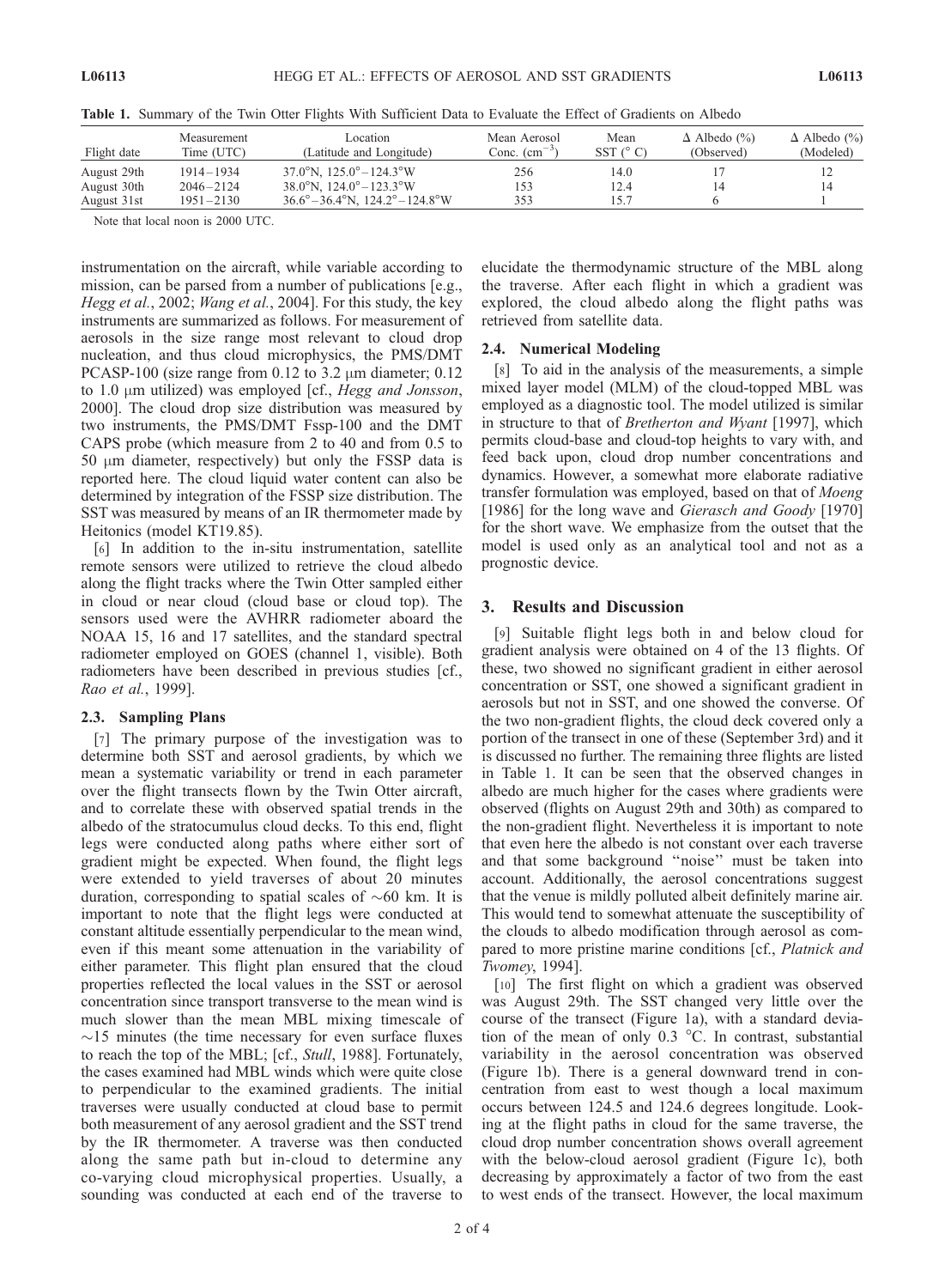

Figure 1. Observed gradients for August 29th. Data points are taken at 1 Hz. The trend line for liquid water content in panel (c) is a smoothed trace of 1 Hz data with an error bar to indicate the variability.

in below-cloud aerosol concentration between 124.5 and 124.6 longitude is only faintly echoed in the cloud drop number concentration (CDNC) and appears to be slightly displaced to the west  $(\sim 10 \text{ km})$ . We attribute this to mixing and advection during the 30 minutes between measurements in-cloud and below-cloud. The  $\sim$ 3 ms $^{-1}$ wind parallel to the traverse could account for much of this displacement. Additionally, it is difficult to assess correspondence between the strong CDNC decrease after 124.7 longitude and the below cloud aerosol concentration since the below-cloud transect was terminated at 124.8 due to air traffic. Nevertheless, the trend shown for CDNC is difficult to rationalize without a corresponding decrease in aerosol concentration, particularly since the cloud liquid water content along the traverse shows no significant trend (Figure 1c). The cloud albedo retrieved from satellite for this transect is shown in Figure 1d. There is a clear correspondence between the variability in the albedo and in the CDNC. Both parameters decrease by a factor of two from east to west and, additionally, reflect one another in the marked change of slope in the trend at  $124.7^\circ$  longitude. This behavior is consistent with an aerosol effect but not with the observed or theoretical effect of SST variations.

[11] The next flight shown in Table 1, that of the 30th, forms a strong counterpoint to the trends seen during the flight on the 29th. In this case, the aerosol concentration varied little along the flight path, a constancy reflected in the cloud drop number concentration profile shown in Figure 2a. On the other hand, the SST gradient for this flight was substantial, as can be seen in Figure 2b. Interestingly, this gradient in SST appears to produce, or at least be co-incident with, a gradient in the cloud liquid water content as shown in Figure 2c. Such a correspondence would be expected due to an enhanced moisture flux from the warmer sea surface and, indeed, the water vapor mixing ratio close to cloud base does show an increase from east to west of about 6% (see discussion below relating this to cloud properties), in agreement with the sense of the SST gradient. The retrieved albedo (Figure 2d), shows a trend consistent with that shown in the SST.



Figure 2. Observed gradients for the 30th. The trend line for submicron aerosol is shown in panel (a).

[12] In order to form a baseline with which the albedo, aerosol, and SST gradients can be compared, we next examine the case of August 31st, in which minimal gradients in either aerosol or SST were observed. The measured values of SST and submicron aerosol concentration along the flight transect are shown in Figures 3a and 3b, respectively. The variation in SST along the transect is less than 3% and for the aerosol concentration it is less than 9%(in contrast to the SST gradient of 15% observed on the 30th and the 59% aerosol gradient observed on the 29th). The corresponding albedo gradient, shown in Figure 3d, reflects this, showing the small,  $\sim 6\%$  variation previously cited in Table 1. Because other meteorological parameters such as humidity above the inversion, inversion height and strength, etc. were essentially the same for each of the four cases examined, it seems clear that the albedo gradients observed can be associated with the gradients in either SST or submicron aerosol concentration.

[13] An interesting aspect of the above analysis is the apparent differing linkage between cloud albedo and the type of gradient that caused it. In the case of the aerosol number concentration gradient, the albedo was mediated through the change in CDNC, as expected from the analyses



Figure 3. Observed gradients for the 31st. The trend line for cloud LWC is in panel (c).